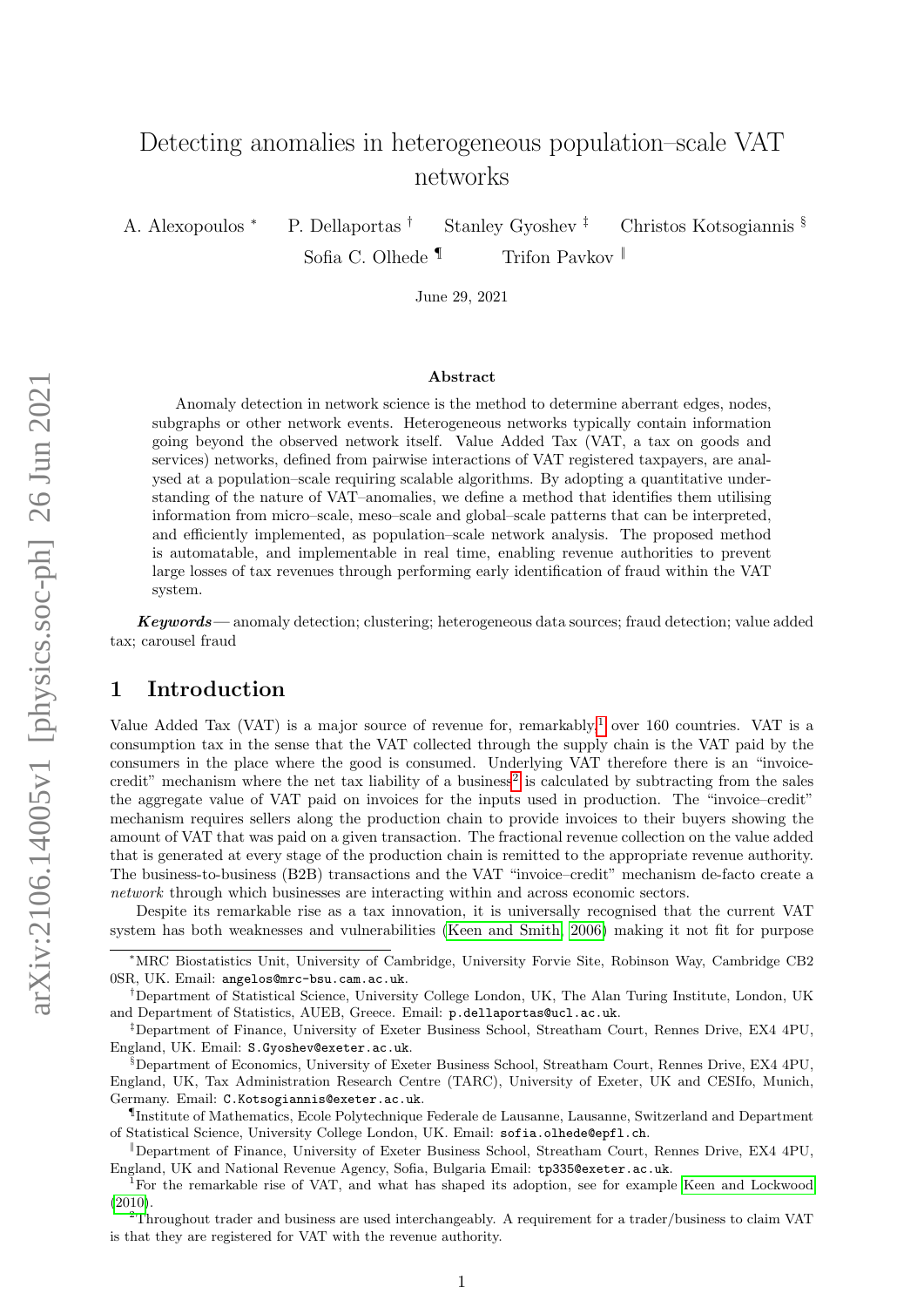in a modern technology-based economy [\(Ebrill et al., 2001\)](#page-8-0). Like any tax, VAT is vulnerable to fraud, but the "invoice–credit" mechanism offers unique opportunities for abuse, an issue that has become a major concern in the European Union and its Member States [\(Keen and Smith, 2006\)](#page-9-0). Missing Trader Intra-Community (MTIC) fraud (famously also known as *carousel fraud*) is the most challenging type of VAT fraud and is a consequence of zero-rating under VAT: The fraudsters, exploiting the fact that exports are zero-rated, claim a refund of VAT paid on purchases even though output VAT has not yet been collected in the country the goods have been exported to. This structural element of VAT has been eloquently described as VAT's Achilles heel [\(Keen and Smith, 2006\)](#page-9-0).<sup>[3](#page-1-0)</sup> VAT fraud is not unique to cross-border B2B transactions but arises within the domestic VAT network too. The analysis and the method developed in this paper captures all elements of VAT network fraud. Fraud in the VAT system corresponds to anomalous behaviour in the web of interactions between traders within the network of traders. This, in parts, is associated with the anomalous behaviour of individual traders (or nodes) in the network of interactions. However, as VAT fraud requires the interaction of multiple B2B traders, it corresponds to a communal behaviour of interactions in a group of nodes. To isolate potential fraudulent behaviour requires modelling of both individual behaviour of nodes and communal behaviour of groups using network science. This also requires the satisfaction of the constraint that if the method is to be applied to a significant portion of data then the method must be both robust and computationally efficient.

VAT fraud presents a significant threat to society's welfare as it erodes tax revenues but also impedes the "level playing field" putting legitimate businesses into a disadvantaged position. Identifying and combating VAT fraud before it occurs is therefore important, particularly so when it involves missing traders: Once the fraud materialises and any VAT claim to the revenue authority has been refunded, tracking down the fraudsters and recovering the lost revenues is, in most cases, an impossibility. Given the high volume of transactions across sectors and between businesses, risk–based profiling of VAT claims is required coupled with early, timely, and preferably automatic, fraud-detection. The objective of this paper is to develop an anomaly detection and automatable method suitable for dealing with a population– scale and heterogeneous network such as the one constructed from VAT transactions. The possibility of automating the detection of VAT–fraud is part of a larger current international research theme seeking to use large scale data sets to improve tax (and social) policy [\(Lazer et al., 2009;](#page-9-2) [Athey, 2017;](#page-8-1) [Lazer](#page-9-3) [et al., 2020\)](#page-9-3) and our understanding of human interactions [\(Jackson and Wolinsky, 1996;](#page-9-4) [Margetts and](#page-9-5) [Dorobantu, 2019\)](#page-9-5). Network anomaly detection algorithms have already seen significant development during the last decade, see for example [Akoglu et al.](#page-8-2) [\(2015\)](#page-8-2); [Baltoiu et al.](#page-8-3) [\(2019\)](#page-8-3); [Fernandes et al.](#page-8-4) [\(2019\)](#page-8-4). For additional contributions, particularly in fraud detection in other settings, see [Irofti et al.](#page-9-6) [\(2019\)](#page-9-6); [Elliott et al.](#page-8-5) [\(2019\)](#page-8-5) who focus on breaking a network into communities to search for fraud within communities, deep learning based approaches, as well as a combination of spectral methods with motif based statistics to detect anomalous nodes.

VAT fraud, and MTIC fraud in particular, is achieved by exploiting the many-stages of invoicetransactions within B2B transactions involved in the export, import, and re-export of goods. Under MTIC fraud, fraudulent businesses import goods from overseas, VAT-free, before selling them on to domestic buyers, charging them VAT. This process often continues, with the goods being re-exported and re-imported for the fraud to continue. What this means, in practice, is that the fraud leaves a pattern of transactions between businesses which, naturally, takes the form of a weighted network. A typical network on which VAT applies is illustrated in Figure [1,](#page-2-0) which depicts VAT transactions across economic sectors in Bulgaria in 2016/2017. When studying interactions we supplement the recordings of the interactions that are weighted and directed. We also have information on node–specific (estimated) vector with fraud probabilities based on node–specific covariates. VAT–fraud inevitably is a community activity. We therefore seek to determine communities whose members are likely to be suspected of VAT–fraud. Normally communities in networks are determined from the graph Laplacian, calculated from the (weighted) adjacency matrix. We now seek to combine our understanding of the node-specific structure of coherent interaction behaviour. This leads us to determine a corrected version of the Laplacian for determining anomalous communities, thus, recognizing the anatomy of fraud as a combination of individual propensity with community opportunity. We update a vertex–specific binary vector using the singular value decomposition of the regularized graph Laplacian via estimated anomaly probabilities. This encapsulates both using information across nodes, as well as node-specific information, resulting in a probability that node  $i$  is involved in fraudulent activities. We show how to implement this method on a population–sized data set involving over 300, 000 entities, based on all VAT–registered businesses in Bulgaria. By implementing a design of a population–scale anomaly detection scheme, our work naturally fits into the program of population–scale inference in computational social science.

<span id="page-1-0"></span><sup>&</sup>lt;sup>3</sup>MTIC fraud is not unique to the European Union but it is also of relevance to countries where fiscal checks at the physical borders have been relaxed following trade agreements.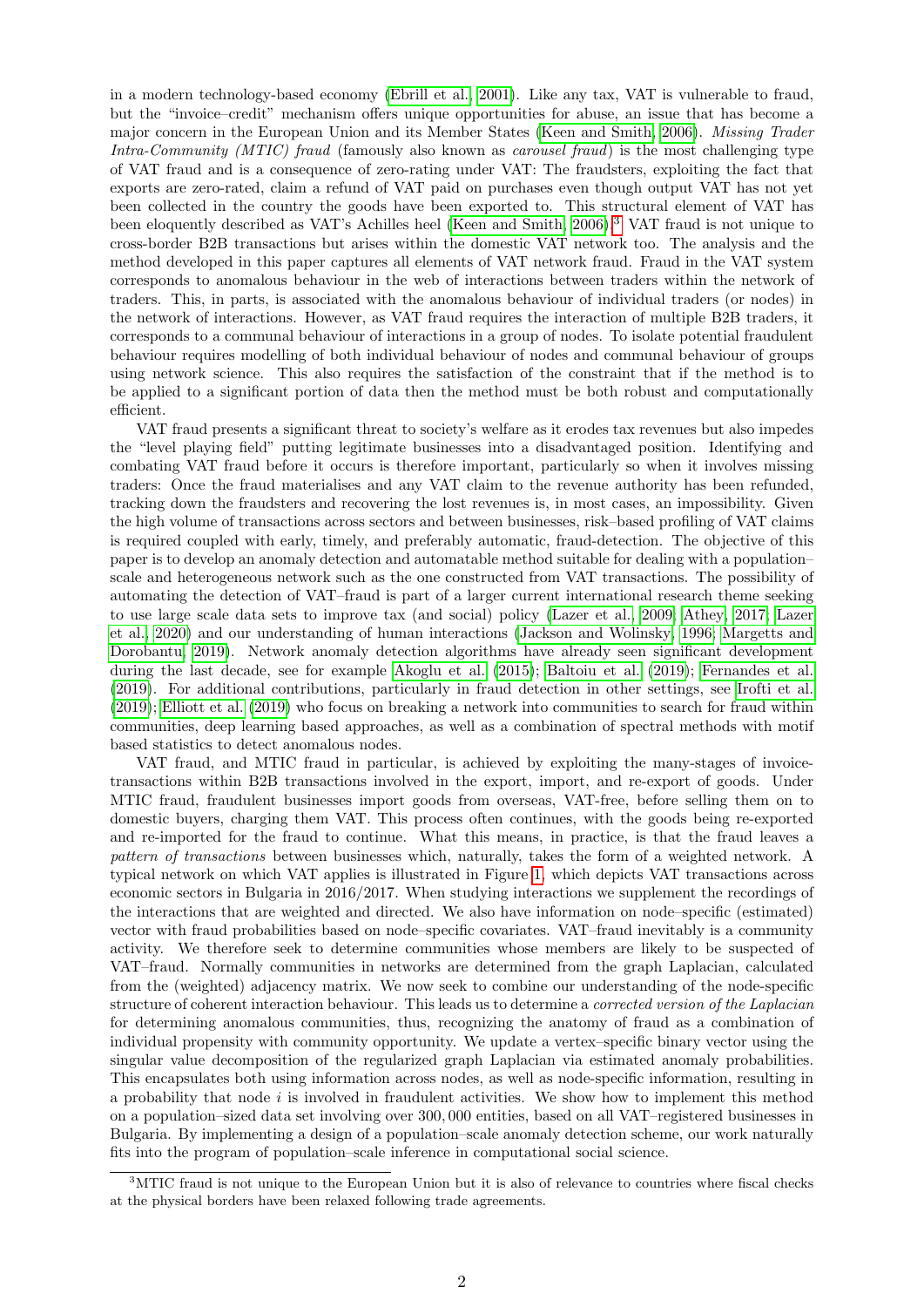<span id="page-2-0"></span>

Figure 1: The directed weighted network of sector specific VAT transactions that were conducted from January 2016 to December 2017 within Bulgaria. Each node corresponds to an economic sector whereas the width of the directed edges represent the amount of VAT exchanged in the direction of the edge. The correspondence between the economic sectors and the capital letters used as node labels can be found in the supplementary material.

# <span id="page-2-1"></span>2 Data: VAT administrative network data

To put our network anomaly detection algorithm into context, let us describe the characteristics of the data we analyze in this paper. VAT fraud, and particularly MTIC, is predominantly conducted through fictitious transactions and trading with the sole purpose of a cash outflow from the revenue authority of a country. The trader/taxable business at some point vanishes from the market without paying the due tax to the government. The objective of VAT fraudsters is, therefore, to conceal the fraud and go undetected using sophisticated transactions often involving many businesses across many sectors and countries, thus confounding any fraud detection attempts. MTIC fraud schemes involve organized criminals, missing or defaulting traders, buffer traders, broker traders, contra-traders end-customers (for acquisition fraud), freight forwarders and warehousing traders.

As a motivating data set, we deal with all VAT fraud within Bulgaria. Bulgaria is an early adopter of the VAT system, having introduced it in 1994, and became a member of the EU in 2007. As of 2017 the VAT Gap in Bulgaria (the difference between the tax revenue which should be collected and what is collected) was 12.2% just over the 11.5% EU average, so VAT fraud (a proportion of the VAT Gap) is considered sizeable [\(The European Commission, 2020\)](#page-9-7). Developing, therefore, an early automatable identification system that identifies trades involved in the VAT fraud scheme is very valuable not only for the Bulgarian National Revenue Agency (BNRA) but also for all other revenue authorities facing the same problem. An important complementary feature is the identification of clusters consisted of taxpayers with similar characteristics. The cluster membership of each taxpayer can be also utilized by revenue authorities to deal efficiently with the complicated structure of large VAT networks and identify connections between VAT fraudsters.

We apply the developed algorithm on ledgers data for all  $N = 312,762$  VAT registered taxpayers in Bulgaria in 2017. We conducted an out-of-sample exercise in which we trained the proposed model by constructing graphs that correspond to the monthly VAT returns filed by the taxpayers from January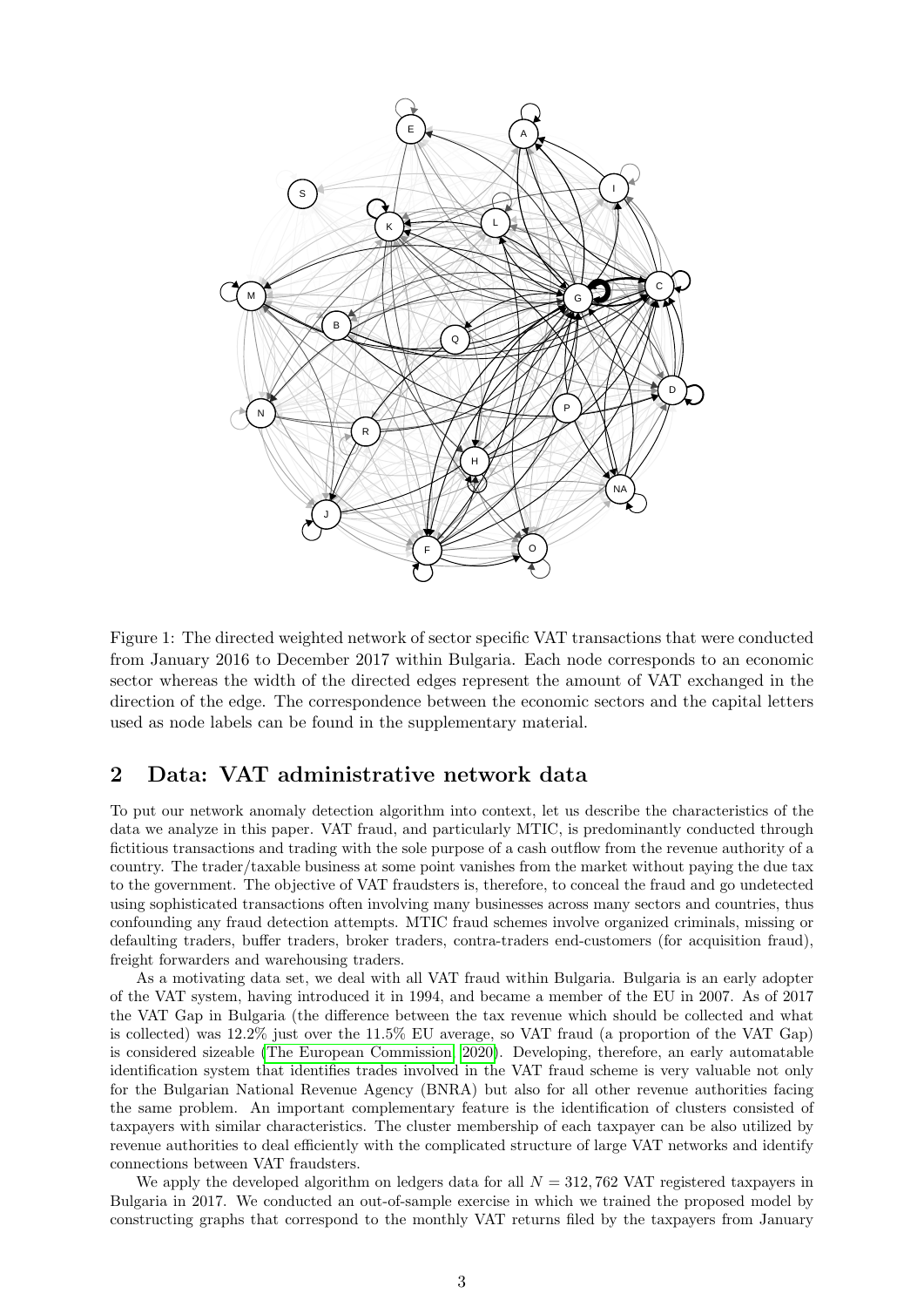2016 up to November 2017 and we aim to predict, probabilistically, the illegitimate taxpayers of December 2017. We compare our results with classification techniques that rely only on covariates that describe taxpayers' profiles without taking into account the network structure of the data. This out-of-sample exercise demonstrates that the graph information plays a key role in the efficient detection of anomalous vertices. The constructed graphs are based on the aggregation of the VAT base from all transactions between each pair of VAT registered taxpayers. On average, 75% of the N VAT registered taxpayers conduct at least one transaction in a given month. Table [1](#page-3-0) reports the composition of VAT base according to records required traders/taxable persons to declare under the Bulgarian VAT law as indicated in the first column of the table.[4](#page-3-1) Tables [1](#page-3-0) and [2](#page-3-2) provide the summary statistics of the categories of transactions over the 24-month period. VAT fraud is potentially embedded within all aspects of VAT transactions described in Tables [1](#page-3-0) and [2.](#page-3-2) As can be seen from the tables these transactions (in values and numbers) constitute a significant proportion of the total.

In addition to the aggregated VAT base of the invoices, the analysis utilizes a set of features that describe the profile of each VAT registered trader. These include, the size of the VAT registered company, the age of the company, labour costs as well as the classification of the transactions conducted by the registered traders. Importantly, each registered taxpayer has been classified as "high–risk" or "low–risk" by BNRA by utilizing past information of fraudulent activity as well as operational knowledge, this corresponding to Y (testing and training data) and  $\check{Y}$  (the training data alone). It is worth noting that the average proportion of "high–risk" traders/taxable persons during the time period is 1% per month. The value of goods/services and the corresponding VAT base that each trader has transacted with "high–risk" traders is also available and classified according to the categories displayed in Tables [1](#page-3-0) and [2.](#page-3-2)

<span id="page-3-0"></span>Table 1: The total VAT base reported on sells invoices and imports for the years 2016 and 2017 across the categories of VAT transactions. All values are expressed in local currency.

|                                         | 2016               | 2017            |
|-----------------------------------------|--------------------|-----------------|
| Sum of VAT base (sells $\&$ imports)    | 305, 386, 748, 486 | 334,040,088,090 |
| ICA $(\%)$                              | 10.8               | 10.7            |
| ICD $(\%)$                              | 9.3                | 9.4             |
| $9\%~(\%)$                              | 0.7                | 0.6             |
| Services from EU $(\%)$                 | 6.6                | 6.3             |
| Deliveries from outside Bulgaria $(\%)$ | 2.1                | 2.4             |
| Exports to third countries $(\%)$       | 6.9                | 7.3             |
| Imports from third countries $(\%)$     | 5.3                | 6.2             |
| $0\%$ special deliveries $(\%)$         | 0.1                | 0.1             |
| TA $(\%)$                               | 0.6                | 0.7             |
| TD $(\%)$                               | 0.8                | 0.8             |

<span id="page-3-2"></span>Table 2: Total number of transactions for the years 2016 and 2017 across the categories of VAT transactions. All values are expressed in local currency.

|                                            | Median  | Minimum | Maximum |
|--------------------------------------------|---------|---------|---------|
| ICA                                        | 390,843 | 147,787 | 528,678 |
| ICD                                        | 217,397 | 85,782  | 305,091 |
| $9\%$                                      | 193,019 | 91,969  | 251,009 |
| Services from EU                           | 212,614 | 64,362  | 284,953 |
| Deliveries from out of Bulgarian territory | 84,360  | 18,529  | 168,261 |
| Exports to third countries                 | 280,437 | 96,196  | 413,784 |
| Imports from third countries               | 49,237  | 14,797  | 65,271  |
| $0\%$ special deliveries                   | 8,148   | 2,801   | 14,733  |
| TA.                                        | 12,480  | 2,619   | 16,244  |
| TD                                         | 13,023  | 1,689   | 18,067  |

<span id="page-3-1"></span><sup>4</sup>The following abbreviations have been used: Inter-community Acquisitions (ICA), Inter-community Deliveries (ICD), Triangural Acquisitions (TA), Triangular Deliveries (TD).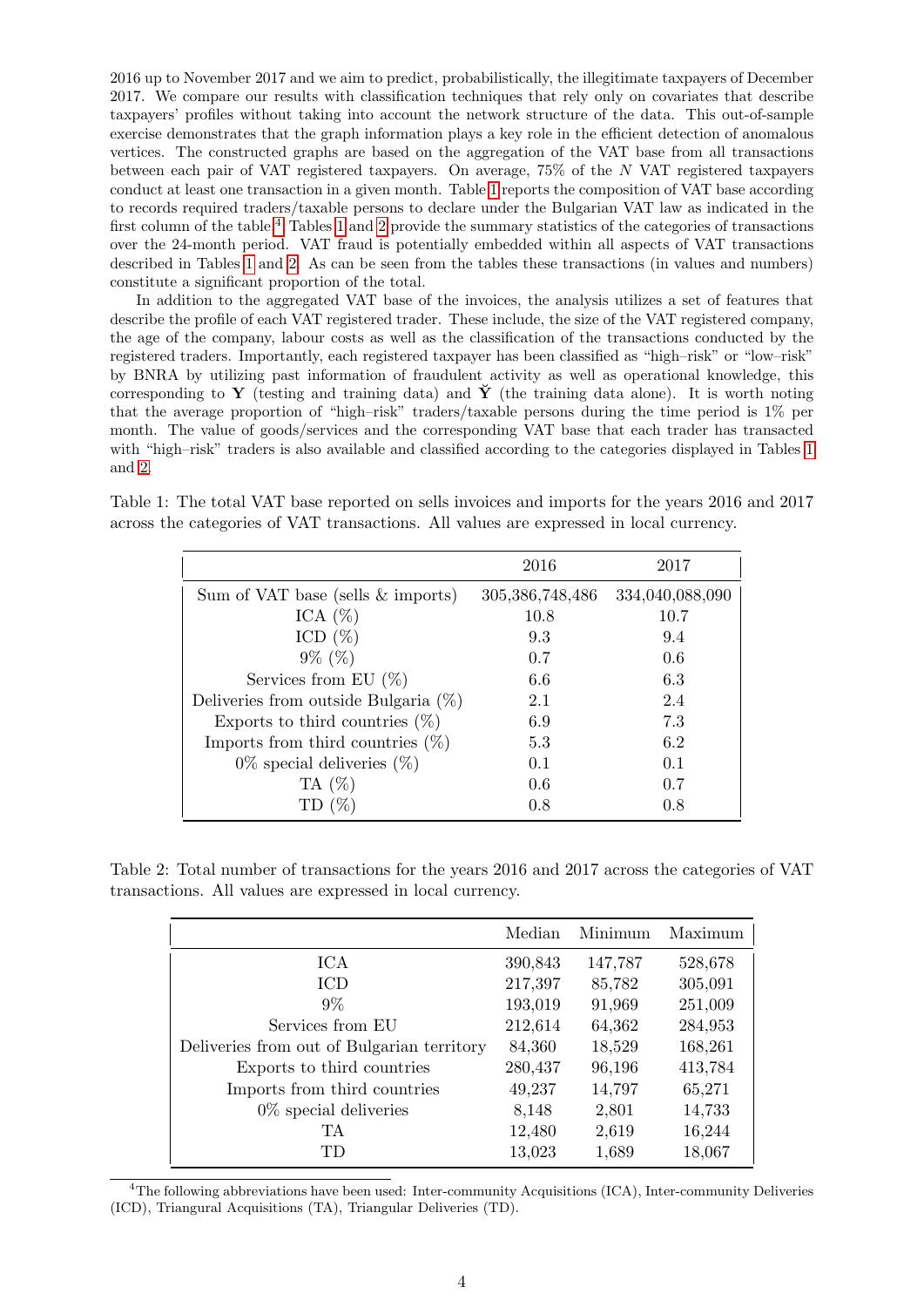### 3 Methods: anomaly detection

The main challenge in detecting network anomalies is the classification of the network features into "normal" and "anomalous". In a network there is more than one type of anomaly. If, additionally, one considers the constraint of a method then we must also take computational scalability into consideration. A review of the issues in network anomaly detection appears in [Akoglu et al.](#page-8-2) [\(2015\)](#page-8-2) and [Fernandes et al.](#page-8-4) [\(2019\)](#page-8-4). Given the nature of MTIC fraud anomalous activities are characterised both by nodal covariates, and by groups of nodes having a particular pattern of association. The approach taken in the present paper merges these two points-of-view (groups and nodal perspectives).

We start from the adjacency matrix  $\mathbf{A}(G)$  constructed from the (weighted) edges  $E(G)$  of interactions between nodes (taxpayers)  $V(G)$  with weights  $\{w_{ij}\}\$ . The adjacency matrix thus takes the form of

$$
a_{ij}(G) = \begin{cases} w_{ij} & \text{if } (i,j) \in E(G) \\ 0 & \text{otherwise} \end{cases} i, j \in \{1, \dots N\}.
$$

If the  $w_{ij}$  are not symmetric then we define  $\widetilde{A} = A + A^T$  otherwise we take  $\widetilde{A} = A$ . Figure [1](#page-2-0) shows the sector–specific network of tax interactions from 2016 and 2017.

The proposed method employs the network  $\bf{A}$ , coupled with node-specific covariates  $\bf{X}$ , to estimate probabilities of suspected fraud  $\tilde{p}$ . The approach begins by estimating probabilities of fraud for each individual node  $i$  without using the network structure and then proceeds with understanding of how our knowledge of the group structure of G enriches our initial estimates providing more accurate predictive probabilities of a fraudulent node.

#### 3.1 Initial detection of anomalous nodes

Our data set contains weighted interactions as well as other variables (covariates) indexed by the nodal number  $i = 1, \ldots, N$ , as we assume that there are  $N \in \mathbb{N}$  nodes in the network. We collect the nodespecific covariates in the  $N \times p$  matrix **X** where p is the number of available covariates. To classify the nodes without initially using their network community structure we shall use the X to implement binary classification using the scalable XGBoost method [\(Chen and Guestrin, 2016\)](#page-8-6); see in the supplementary material for a brief description of the XGboost method while gradient boosting is further detailed in [James et al.](#page-9-8) [\(2013\)](#page-9-8). To be able to implement this method, we assume availability of training data  $\check{Y}, \check{X}$ with previously identified cases of fraud, versus cases of not detected fraud, with associated covariates. Thus, after training the XGboost algorithm, we obtain an output  $\hat{p}(X) \equiv \hat{p}$ . This has not taken the network structure of fraudulent activities into account, but depends on the nodal characteristics via X.

### 3.2 Incorporating graph characteristics of VAT fraud

VAT fraud is predominantly a community or group activity and cannot normally be implemented simply by a single actor. To be able to model the group structure of activities, we need to detect those groups or communities that are more probable to be involved in fraudulent behaviour. This can be done by fitting a group model that identifies the nodes present in any group. This fit can either be implemented under the assumption that there are true blocks in the data [\(Newman, 2012\)](#page-9-9) or just a propensity of a range of nodes to behave like a grouping [\(Olhede and Wolfe, 2014\)](#page-9-10).

The most common method to extract community structure from a network is spectral clustering [\(Chung and Graham, 1997\)](#page-8-7) which is based on a spectral partition from the graph Laplacian matrix with  $\mathbf{D} = \text{diag}\{d_1, \ldots, d_N\}$  as a diagonal matrix and so

<span id="page-4-0"></span>
$$
\mathbf{L}(\alpha, \tau) = \mathbf{D}_{\tau}^{-1/2} \widetilde{\mathbf{A}} \mathbf{D}_{\tau}^{-1/2} + \alpha \widehat{\mathbf{p}} \widehat{\mathbf{p}}^T, \ \mathbf{D}_{\tau} = \mathbf{D} + \tau \mathbf{I}.
$$
 (1)

Note that  $\tilde{A}$  is symmetric. There are a number of possible "Laplacians" that we might have defined, both in terms of the Laplacian, the graph Laplacian [\(Chung and Graham, 1997\)](#page-8-7), and various regularized Laplacians [\(Chaudhuri et al., 2012;](#page-8-8) [Qin and Rohe, 2013;](#page-9-11) [Binkiewicz et al., 2017\)](#page-8-9). There has also been some debate about using Laplacian spectral clustering or adjacency spectral clustering [\(Priebe et al.,](#page-9-12) [2019\)](#page-9-12). The blockmodel for weighted adjacency matrices has been discussed in detail in [Peixoto](#page-9-13) [\(2018\)](#page-9-13). We choose to adopt adjacency spectral clustering, combined with a choice of regularization that depends on the two tuning parameters  $\tau$  and  $\alpha$ .

We can see directly from  $(1)$  that if the adjacency matrix is zero and there were no network structure in the data then we would only cluster on the values of the vector  $\hat{p}$ . If, on the other hand,  $\tau$  was chosen to be zero, then there would be no regularization when inverting the degree matrix. As a final step we wish to update  $\hat{\mathbf{p}}$  to  $\tilde{\mathbf{p}}$  using the graph structure and then to select a threshold to determine which  $\tilde{\mathbf{p}}$  are large enough to warrant further investigation. This is achieved again via XGboost and by utilizing the loadings of the eigenvectors of  $\mathbf{L}(\alpha, \tau)$ ; see in the supplementary material for more details.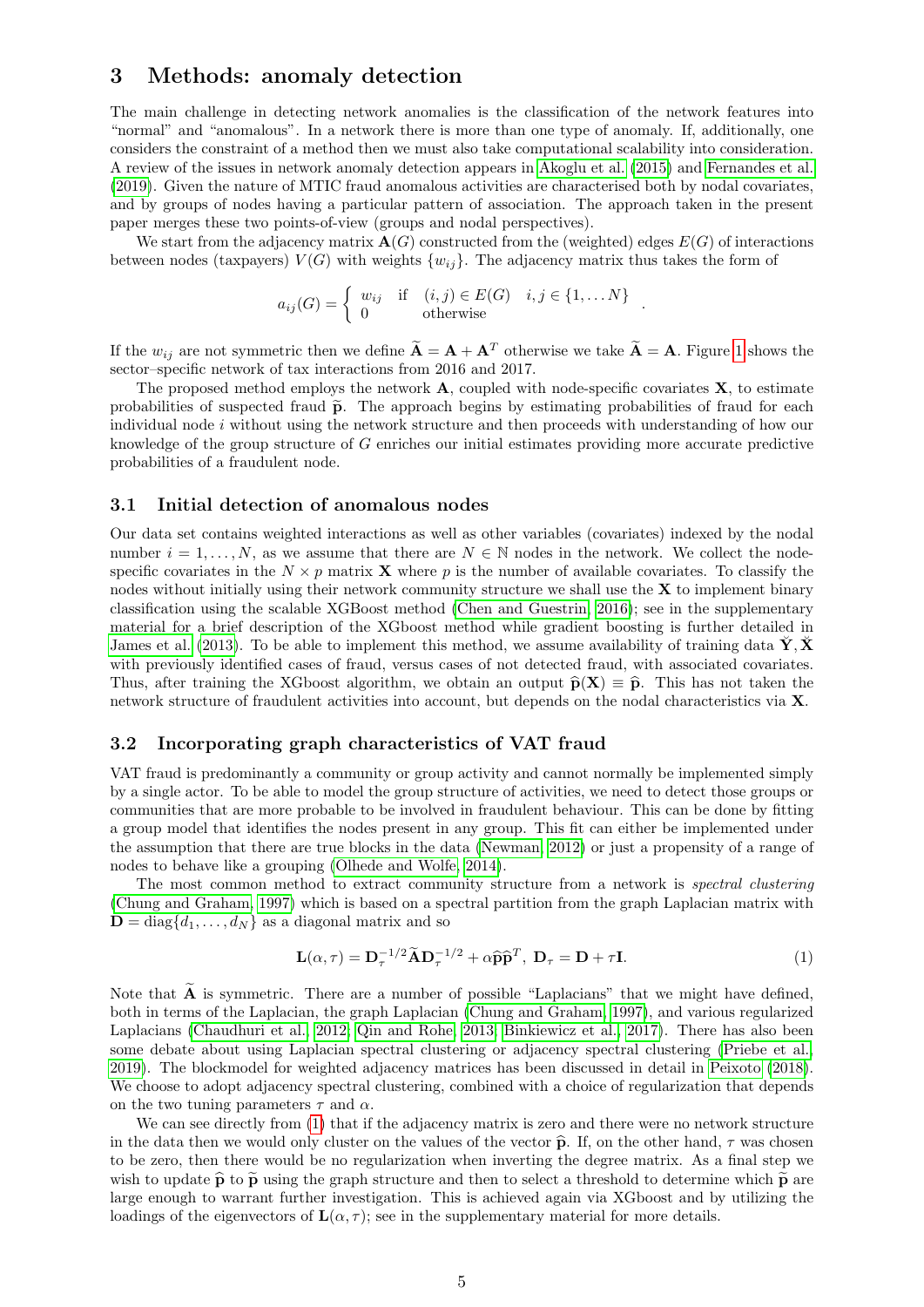# 4 Population–scale MTIC fraud detection

#### 4.1 VAT fraud detection example

The aim of VAT fraud detection is to determine which taxpayers are suspected as being potential actors in a fraud scheme. We therefore apply the proposed algorithm, Graph Informed Multiscale Anomaly Detector (GIMAD)<sup>[5](#page-5-0)</sup>, to the data presented in Section [2](#page-2-1) corresponding to VAT returns from the years 2016-2017 for 312, 762 taxpayers. Taxpayers submit monthly VAT returns, implying that we have 24 temporal snapshots which we will train on 23 months of transactions and then validate on 1 month of transactions. An edge in the network implies that there is at least one tax transaction between the two taxpayers.

Prediction of probabilities of risky taxpayers is achieved by first training the XGboost algorithm with inputs a binary response vector  $\tilde{\mathbf{Y}}$  and the  $N \times p$  matrix  $\tilde{\mathbf{X}}$  consisted of the available covariates which are: the sector in which each taxpayer (company) is registered, the number of the employees, the size and the labour costs of each company and other records that taxpayers declare with their VAT returns. In particular, for each taxpayer and for each category in the first column of Table [1](#page-3-0) we compute the number of transactions that they have conducted along with the corresponding VAT base and the proportion of these transactions conducted with "high–risk" taxpayers as indicated by the input vector  $\check{Y}$ . We note that these type of covariates are a subset of the risk-based criteria which the Bulgarian authorities employ in order to prioritize the taxpayers with respect to their riskiness of being involved in an MTIC fraud. We also construct covariates by utilizing the characteristics of the 23 observed graphs. We calculate for each vertex its mean (across the observed graphs) degree, strength and centrality. The resulting matrix has  $p = 49$  columns. Then, we utilize the  $N \times p$  matrix **X** consisted of the covariates that correspond to the month (December 2017) that we wish to predict risky probabilities in order to obtain the vector  $\hat{p}$ appearing in [\(1\)](#page-4-0).

The input adjacency matrix A corresponds to the adjacency matrix of a directed weighted graph, constructed by the VAT returns submitted in December 2017. In our case A is an asymmetric matrix so we construct a symmetric matrix  $\mathbf{A} = \mathbf{A} + \mathbf{A}^T$ . The undirected graph whose adjacency matrix is  $\tilde{A}$  has the same edges as the original graph, but directed edges have been replaced with undirected edges with a sum of the weights associated with the edge in question. Community detection methods that are based on  $A$  tend to group nodes that share similar incoming and outgoing edges [\(Satuluri and](#page-9-14) [Parthasarathy, 2011\)](#page-9-14). We find this symmetrization reasonable as VAT-registered traders that perform fraudulent activity, it is reasonable to assume, have common trading patterns. Finally, we do need to determine tuning parameters with this method, e.g. both  $\alpha$  and  $\tau$ . We follow the advice of [Qin and](#page-9-11) [Rohe](#page-9-11) [\(2013\)](#page-9-11) and set  $\hat{\tau} = N^{-1} \sum_{i=1}^{n} d_{ii} = \bar{d}$ , the average degree. The value of  $\alpha$  can be determined from the eigenvectors of  $\mathbf{D}_{\tau}^{-1/2} \widetilde{\mathbf{A}} \mathbf{D}_{\tau}^{-1/2}$  and  $\widehat{\mathbf{p}}$ . See for example in [Binkiewicz et al.](#page-8-9) [\(2017\)](#page-8-9) where the authors show how to set  $\alpha$  such that the information contained in  $\mathbf{D}_{\tau}^{-1/2} \widetilde{\math$ the leading eigenspace of  $\mathbf{L}(\alpha, \hat{\tau})$ .

#### 4.2 Out–of–sample detection

To test the performance of our anomaly detection algorithm we have designed an out–of–sample detection exercise. We construct a time series of graphs from the 24 months of observations corresponding to the monthly data of 2016 and 2017.

Our first step in classifying the 24th month of observations from the other 23 corresponds to a binary vector that indicates the anomalous vertices of "high–risk" taxpayers, a matrix of covariates and an adjacency matrix. The binary vector  $\hat{Y}$  that we input is a classification of "high-risk" and "low-risk" taxpayers, as calculated by BNRA up to the point November 2017. We note that this is an unbalanced classification problem as the proportion of fraudulent node is unlikely to be as large as one half [\(Hand and](#page-9-15) [Vinciotti, 2003\)](#page-9-15). This corresponds to assigning a different loss to the different types of miss-classification. To deal with this class imbalance problem we apply the method of random oversampling by randomly re-sampling the set of "high–risk" taxpayers in order to construct a balanced dataset. We have chosen the technique of oversampling among others in order to keep the proposed method simple without loosing any information carried on the original data; see for example [Menon et al.](#page-9-16) [\(2013\)](#page-9-16) for a comparison of the several techniques that have been developed to deal with data imbalance problems. To carry out the out–of–sample analysis we use the weighted directed graph made from the VAT returns submitted in December 2017. The value of the tuning parameter  $\alpha$  should be chosen to balance the network structure, as captured by  $\hat{A}$ , versus the individual probabilities of  $\hat{p}$ . We implemented sensitivity analysis to determine a value of 0.01 for this parameter. To calculate the spectral decomposition of the matrix  $\mathbf{L}(0.01, \hat{\tau})$  in [\(1\)](#page-4-0) we employed the Lanczos bidiagonalization method [\(Baglama and Reichel, 2005\)](#page-8-10) and we stopped the algorithm after computing the first  $K = 200$  eigenvalues and eigenvectors by noting that

<span id="page-5-0"></span><sup>&</sup>lt;sup>5</sup>See in the supplementary material for the algorithmic description of the steps of the proposed GIMAD.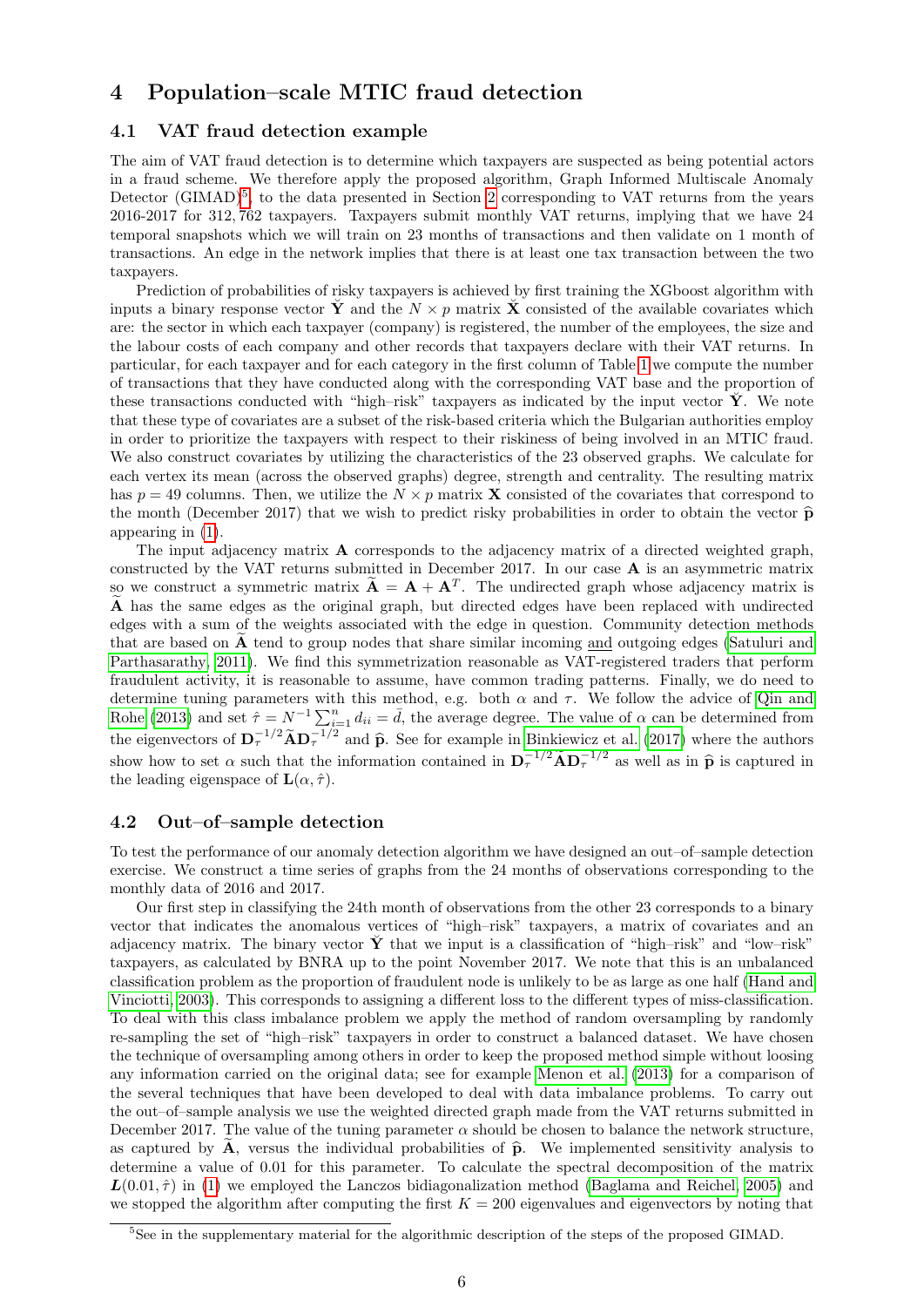<span id="page-6-0"></span>

Figure 2: ROC curves that compare the out-of-sample classification performance of the proposed method (black line) with the out-of-sample classification conducted without utilising the network information (gray line). Top: The comparison corresponds to the detection of all the "high-risk" taxpayers of December 2017. Bottom: The comparison corresponds to the detection of taxpayers that entered the risk registration list of BNRA at December 2017.

after that value the eigenvalues were quite similar; see Figure 1 in the supplementary material for their values. In the supplementary material we also present Algorithm 1 which summarizes the steps of the proposed method. The application of the proposed algorithm on the described dataset required almost 3 hours, on a Laptop with a 1.6 GHz Dual-Core Intel Core i5 CPU running R 4.0.0 [\(R Core Team, 2021\)](#page-9-17).

#### 4.3 Determining the accuracy of the proposed method

We evaluate the proposed technique by trying to predict the provided list of risky taxpayers, as occurring in December 2017. We can observe directly from the list of risky taxpayers that 64% of the high– risk registrations of taxpayers in December 2017 had in fact been determined as "high–risk" already in November 2017. The remaining 36% were registered for the first time as "high–risk" in December 2017. We, therefore, address the two tasks of i) predict all risky registrations in 2017 and ii) predict only the new risky registrations in 2017.

To determine the performance of our novel methodology we compare the receiver operating characteristic (ROC) curves [\(Hsieh et al., 1996\)](#page-9-18) produced by our method and by using XGboost classification without the network information. Figure [2](#page-6-0) illustrates that our algorithm outperforms the simple XGboost algorithm in both the old and new taxpayers in December 2017. This provides strong evidence of the added utility to combine both individual and group patterns to detect fraud.

#### 4.4 Policy evaluation of the algorithmic output

The policy gain of the automated detection algorithm proposed in this paper is clear;<sup>[6](#page-6-1)</sup> currently BNRA applies risk–based rules on all the submitted tax returns and monthly prioritizes 15,000 of these returns

<span id="page-6-1"></span> $6$ Though the method is applied on data from BNRA its application is, of course, broader and can be employed by other revenue authorities as well.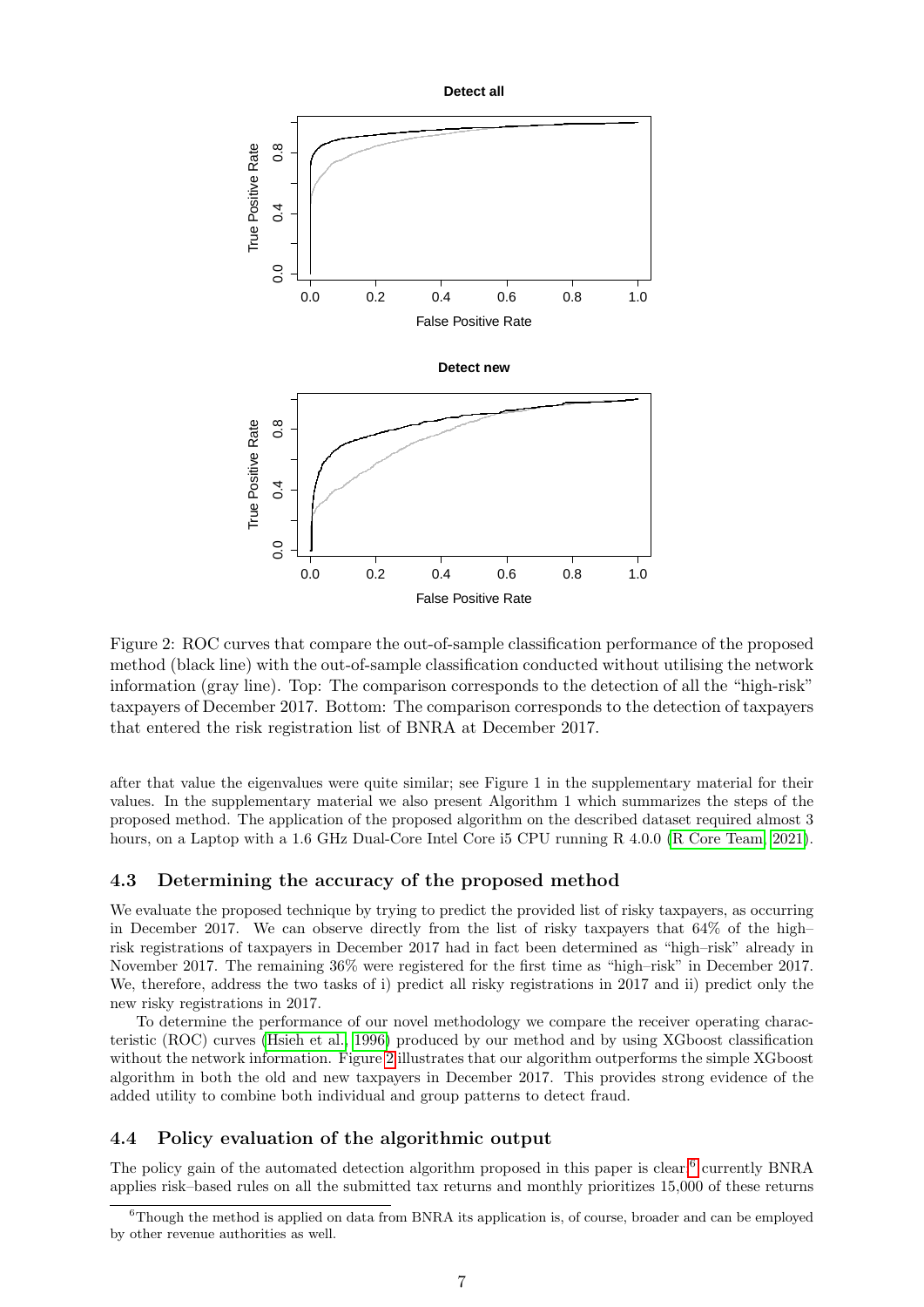as "high–risk". By implementing further selection criteria those 15,000 are whittled down to 500, and finally via auditing 100 taxpayers are identified as having been part of VAT fraud. The method proposed in this contribution provides a fully automated mechanism for identifying VAT fraudsters. Automation has a number of clearly identified advantages, reducing cost, increasing transparency and reproducibility, explicitly balancing the information obtained from a single taxpayer versus that provided by the population–scale data. The out-of-sample exercise shows a clear benefit in identification for a fixed false positive rate. In particular, our contribution to policy is identified as having determined 200 taxpayers with the highest fraud probabilities, where 100 of them entered the risky list for the first time in December 2017. By automation we have reduced the set of 500 identified by the BNRA selection procedure that relied on a human–implemented selection procedure.

<span id="page-7-0"></span>Finally, Figure [3](#page-7-0) displays the number of new entries in the risky list that we can identify for a given number of taxpayers reported as suspicious. The figure indicates that reducing 200 to 50 reported taxpayers we minimize out false positive rate since 40 of them entered the risky list of BNRA at December  $2017$  $2017$  indeed. Allowing for more false positives<sup>7</sup> and increasing 200 to 500 which is the number currently audited by BNRA we can predict more than 120 "high–risk" taxpayers while we can find more than 140 by reporting 2, 000 taxpayers to be audited.



Figure 3: The X-axis indicates the number of taxpayers that we need to report in order to identify the number of taxpayers that have entered the risk–list of BNRA for a first time in December 2017 (Y-axis).

### 5 Discussion

When determining anomalous events the basic question we must answer is: Are we willing to define what is "normal" or what is "abnormal"? Yet, a problem is always that we observe more normal data than abnormal, and that abnormal features are quite rare [\(Donoho and Jin, 2008\)](#page-8-11). In very large data sets, such as the VAT system we analyzed, and consisted of 312, 762 taxpayers, we would still like to borrow information across taxpayers to reduce variability in characterising individual taxpayers and help our decision-making. We are therefore going from studying the large-scale set of normal individuals to the micro–scale set of abnormal individuals. The idea in this paper has been to combine our understanding of the micro–scale of individuals with the meso–scale of local segments of the population engaged in suspicious activities in order to reduce variability in the delivered predictions. Of course detecting anomalies is just an admissible strategy in response to a particular choice of regulatory policy [\(Black and Baldwin,](#page-8-12) [2012\)](#page-8-12); over time policy may change necessitating a change in the algorithm.

Is then the notion that individual variability should be updated with medium–scale structure present in the data unique to VAT and tax fraud? Other authors studying fraud in money–laundering have

<span id="page-7-1"></span><sup>&</sup>lt;sup>7</sup>As false positives we denote taxpayers that have not been audited by BNRA with respect to participation in VAT fraud scheme.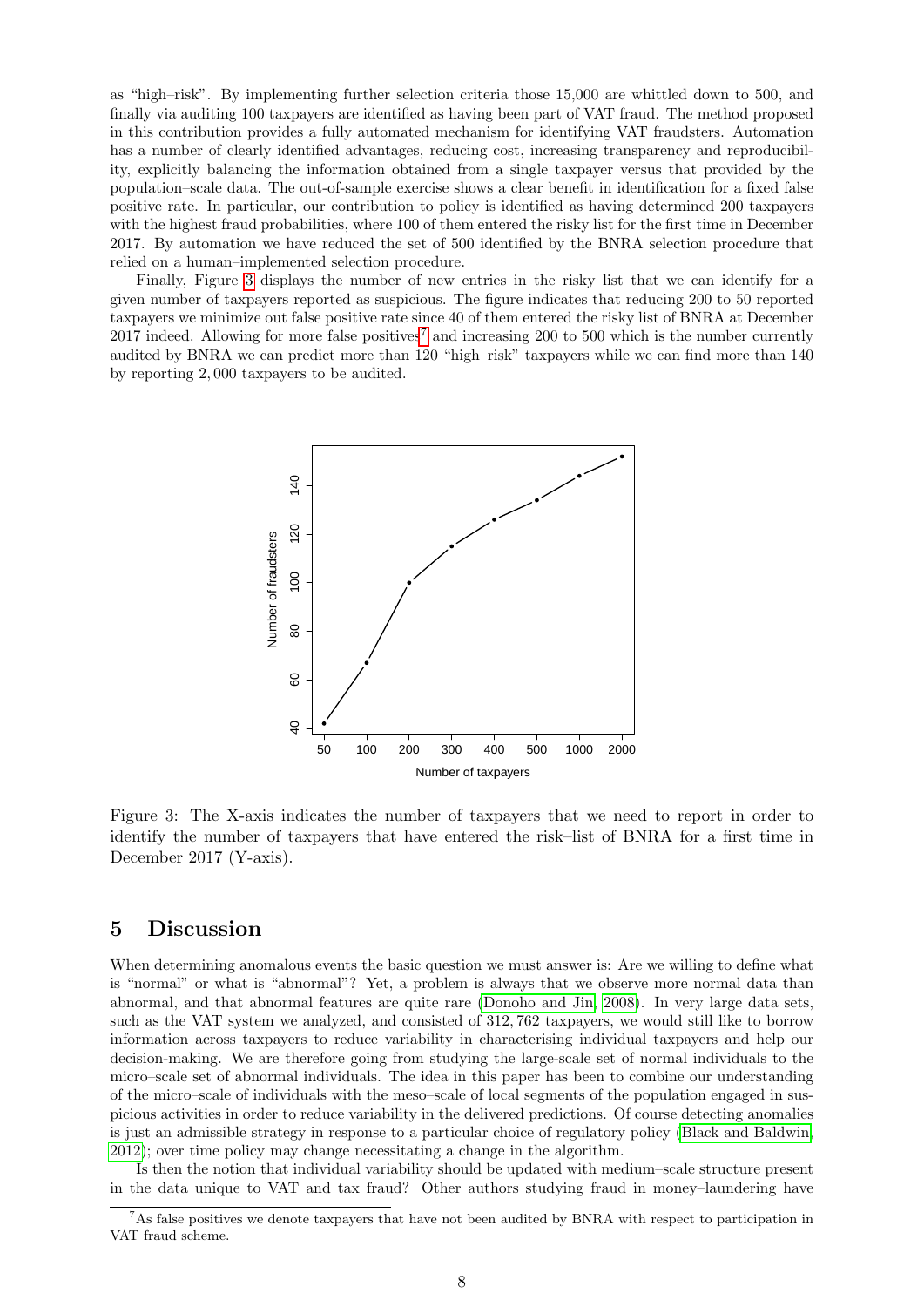identified the importance of community, if combined with dictionary learning [\(Baltoiu et al., 2019\)](#page-8-3). Additionally, in bioinformatics, in particular metabolomics, interactions measures are used to mediate individual loci exceptionality [\(Shin et al., 2014\)](#page-9-19). The notion of a group model combines naturally with distributional local permutation invariance [\(Kallenberg, 2006\)](#page-9-20), allowing us to locally average, but still combining group structure with individual exceptionality by the probability estimate that is moderated by the group structure. This can be considered for networks as a generalization of the degree–corrected stochastic blockmodel, except here, instead of moderating by a proclivity to connect of the network, we moderate by the exceptionality of the individual taxpayer. This allows us to characterise how our individual perception of exceptionality is not just a combination of "normal" (population–scale), "abnormal" (micro–scale), and segments of the population that exhibit similar characteristics (meso–scale). Our understanding of populations will inevitably be patchy; but needs to be glued together from our understanding of variability at different scales.

### Acknowledgements

The views expressed in the paper are those of the authors and do not necessarily reflect the views of BNRA and its Management. Dellaportas, Gyoshev, and Kotsogiannis acknowledge financial support from HSBC-Alan Turing Institute under grant TEDSA2/100056. Kotsogiannis also acknowledges support from ESRC (Grant ES/S00713X/1). Alexopoulos and Olhede acknowledge support from the 7th European Community Framework Programme (Grant CoG 2015–682172NETS). Part of the work was completed during a Post-Doctoral Fellowship of Alexopoulos at TARC (University of Exeter). Discussions with Michael Veale (UCL) and Petya Staneva (BNRA) are gratefully acknowledged.

### References

- <span id="page-8-2"></span>Akoglu, L., H. Tong, and D. Koutra (2015). Graph based anomaly detection and description: a survey. Data mining and knowledge discovery 29 (3), 626–688.
- <span id="page-8-1"></span>Athey, S. (2017). Beyond prediction: Using big data for policy problems. Science 355 (6324), 483–485.
- <span id="page-8-10"></span>Baglama, J. and L. Reichel (2005). Augmented implicitly restarted lanczos bidiagonalization methods. SIAM Journal on Scientific Computing 27 (1), 19–42.
- <span id="page-8-3"></span>Baltoiu, A., A. Patrascu, and P. Irofti (2019). Community-level anomaly detection for anti-money laundering. *arXiv preprint arXiv:1910.11313*.
- <span id="page-8-9"></span>Binkiewicz, N., J. T. Vogelstein, and K. Rohe (2017). Covariate-assisted spectral clustering. Biometrika 104 (2), 361–377.
- <span id="page-8-12"></span>Black, J. and R. Baldwin (2012). When risk-based regulation aims low: A strategic framework. Regulation  $\&$  Governance 6(2), 131–148.
- <span id="page-8-8"></span>Chaudhuri, K., F. Chung, and A. Tsiatas (2012). Spectral clustering of graphs with general degrees in the extended planted partition model. In Conference on Learning Theory, pp. 35–1.
- <span id="page-8-6"></span>Chen, T. and C. Guestrin (2016). Xgboost: A scalable tree boosting system. In Proceedings of the 22nd acm sigkdd international conference on knowledge discovery and data mining, pp. 785–794.
- <span id="page-8-13"></span>Chen, T., T. He, M. Benesty, V. Khotilovich, Y. Tang, H. Cho, K. Chen, R. Mitchell, I. Cano, T. Zhou, M. Li, J. Xie, M. Lin, Y. Geng, and Y. Li (2019). xgboost: Extreme Gradient Boosting. R package version 0.90.0.2.
- <span id="page-8-7"></span>Chung, F. R. and F. C. Graham (1997). Spectral graph theory. Number 92. American Mathematical Soc.
- <span id="page-8-11"></span>Donoho, D. and J. Jin (2008). Higher criticism thresholding: Optimal feature selection when useful features are rare and weak. Proceedings of the National Academy of Sciences 105 (39), 14790–14795.
- <span id="page-8-0"></span>Ebrill, M. L. P., M. M. Keen, and M. V. P. Perry (2001). The modern VAT. International Monetary Fund.
- <span id="page-8-5"></span>Elliott, A., M. Cucuringu, M. M. Luaces, P. Reidy, and G. Reinert (2019). Anomaly detection in networks with application to financial transaction networks.  $arXiv$  preprint  $arXiv:1901.00402$ .
- <span id="page-8-4"></span>Fernandes, G., J. J. Rodrigues, L. F. Carvalho, J. F. Al-Muhtadi, and M. L. Proença (2019). A comprehensive survey on network anomaly detection. *Telecommunication Systems* 70(3), 447–489.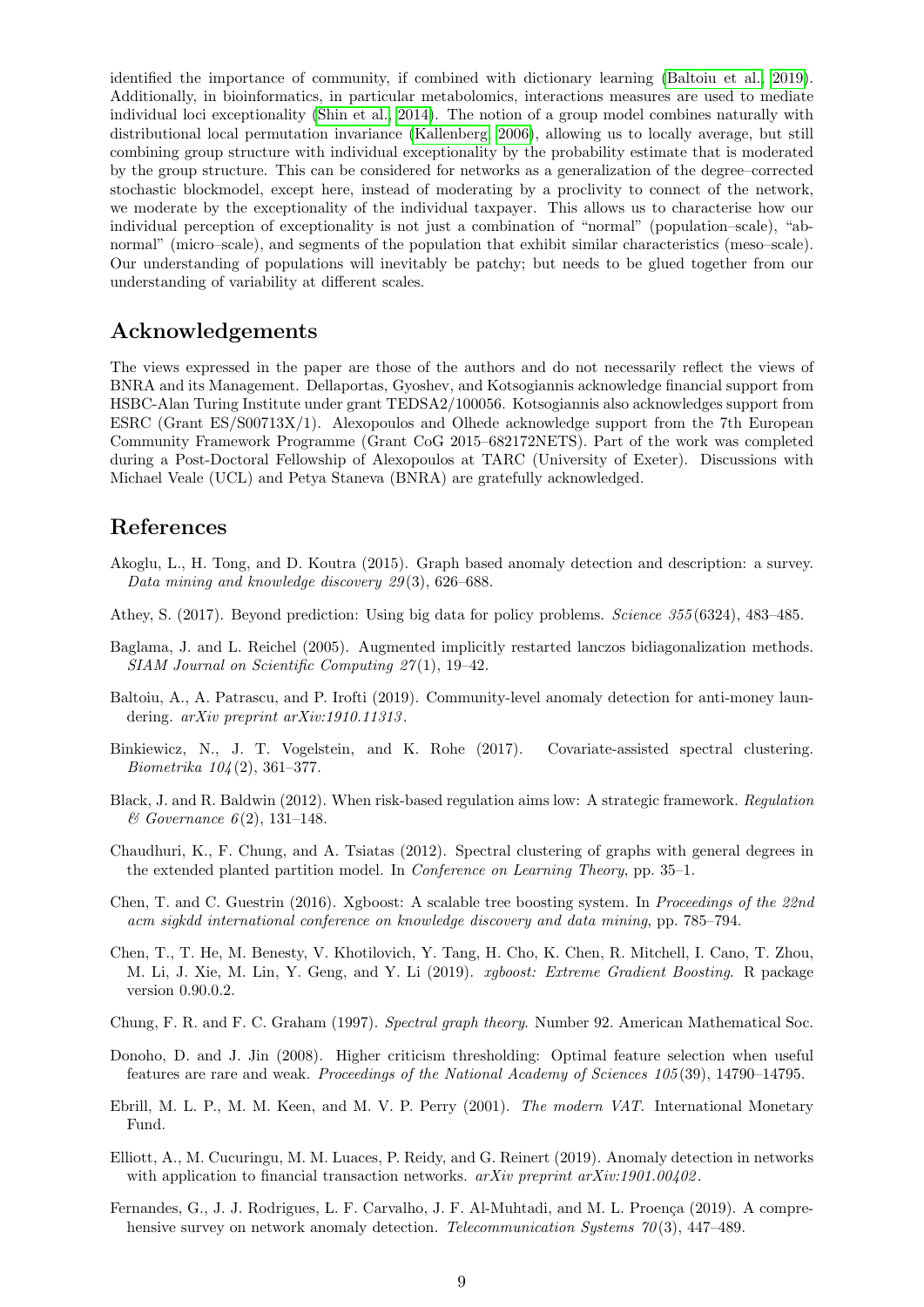- <span id="page-9-15"></span>Hand, D. J. and V. Vinciotti (2003). Choosing k for two-class nearest neighbour classifiers with unbalanced classes. Pattern recognition letters  $24(9-10)$ , 1555–1562.
- <span id="page-9-18"></span>Hsieh, F., B. W. Turnbull, et al. (1996). Nonparametric and semiparametric estimation of the receiver operating characteristic curve. Annals of statistics 24 (1), 25–40.
- <span id="page-9-6"></span>Irofti, P., A. Patrascu, and A. Baltoiu (2019). Fraud detection in networks: State-of-the-art. arXiv preprint arXiv:1910.11299 .
- <span id="page-9-4"></span>Jackson, M. O. and A. Wolinsky (1996). A strategic model of social and economic networks. Journal of economic theory  $71(1)$ , 44-74.
- <span id="page-9-8"></span>James, G., D. Witten, T. Hastie, and R. Tibshirani (2013). An introduction to statistical learning, Volume 112. Springer.
- <span id="page-9-20"></span>Kallenberg, O. (2006). Probabilistic symmetries and invariance principles. Springer Science & Business Media.
- <span id="page-9-1"></span>Keen, M. and B. Lockwood (2010). The value added tax: Its causes and consequences. Journal of Development Economics 92 (2), 138–151.
- <span id="page-9-0"></span>Keen, M. and S. Smith (2006). Vat fraud and evasion: What do we know and what can be done? National Tax Journal 51, 861–887.
- <span id="page-9-2"></span>Lazer, D., A. S. Pentland, L. Adamic, S. Aral, A. L. Barabasi, D. Brewer, N. Christakis, N. Contractor, J. Fowler, M. Gutmann, et al. (2009). Life in the network: the coming age of computational social science. Science (New York, NY) 323 (5915), 721.
- <span id="page-9-3"></span>Lazer, D. M., A. Pentland, D. J. Watts, S. Aral, S. Athey, N. Contractor, D. Freelon, S. Gonzalez-Bailon, G. King, H. Margetts, et al. (2020). Computational social science: Obstacles and opportunities. Science 369(6507), 1060-1062.
- <span id="page-9-21"></span>Malliaros, F. D. and M. Vazirgiannis (2013). Clustering and community detection in directed networks: A survey. Physics Reports 533 (4), 95–142.
- <span id="page-9-5"></span>Margetts, H. and C. Dorobantu (2019). Rethink government with ai.
- <span id="page-9-16"></span>Menon, A., H. Narasimhan, S. Agarwal, and S. Chawla (2013). On the statistical consistency of algorithms for binary classification under class imbalance. In International Conference on Machine Learning, pp. 603–611.
- <span id="page-9-9"></span>Newman, M. E. (2012). Communities, modules and large-scale structure in networks. Nature physics  $8(1)$ , 25–31.
- <span id="page-9-10"></span>Olhede, S. C. and P. J. Wolfe (2014). Network histograms and universality of blockmodel approximation. Proceedings of the National Academy of Sciences 111 (41), 14722–14727.
- <span id="page-9-13"></span>Peixoto, T. P. (2018). Nonparametric weighted stochastic block models. Physical Review E 97(1), 012306.
- <span id="page-9-12"></span>Priebe, C. E., Y. Park, J. T. Vogelstein, J. M. Conroy, V. Lyzinski, M. Tang, A. Athreya, J. Cape, and E. Bridgeford (2019). On a two-truths phenomenon in spectral graph clustering. Proceedings of the National Academy of Sciences 116 (13), 5995–6000.
- <span id="page-9-11"></span>Qin, T. and K. Rohe (2013). Regularized spectral clustering under the degree-corrected stochastic blockmodel. In Advances in neural information processing systems, pp. 3120–3128.
- <span id="page-9-17"></span>R Core Team (2021). R: A Language and Environment for Statistical Computing. Vienna, Austria: R Foundation for Statistical Computing.
- <span id="page-9-14"></span>Satuluri, V. and S. Parthasarathy (2011). Symmetrizations for clustering directed graphs. In Proceedings of the 14th International Conference on Extending Database Technology, pp. 343–354.
- <span id="page-9-19"></span>Shin, S.-Y., E. B. Fauman, A.-K. Petersen, J. Krumsiek, R. Santos, J. Huang, M. Arnold, I. Erte, V. Forgetta, T.-P. Yang, et al. (2014). An atlas of genetic influences on human blood metabolites. *Nature genetics*  $46(6)$ , 543–550.

<span id="page-9-7"></span>The European Commission (2020). Reports on the vat gap in the eu-28 member states.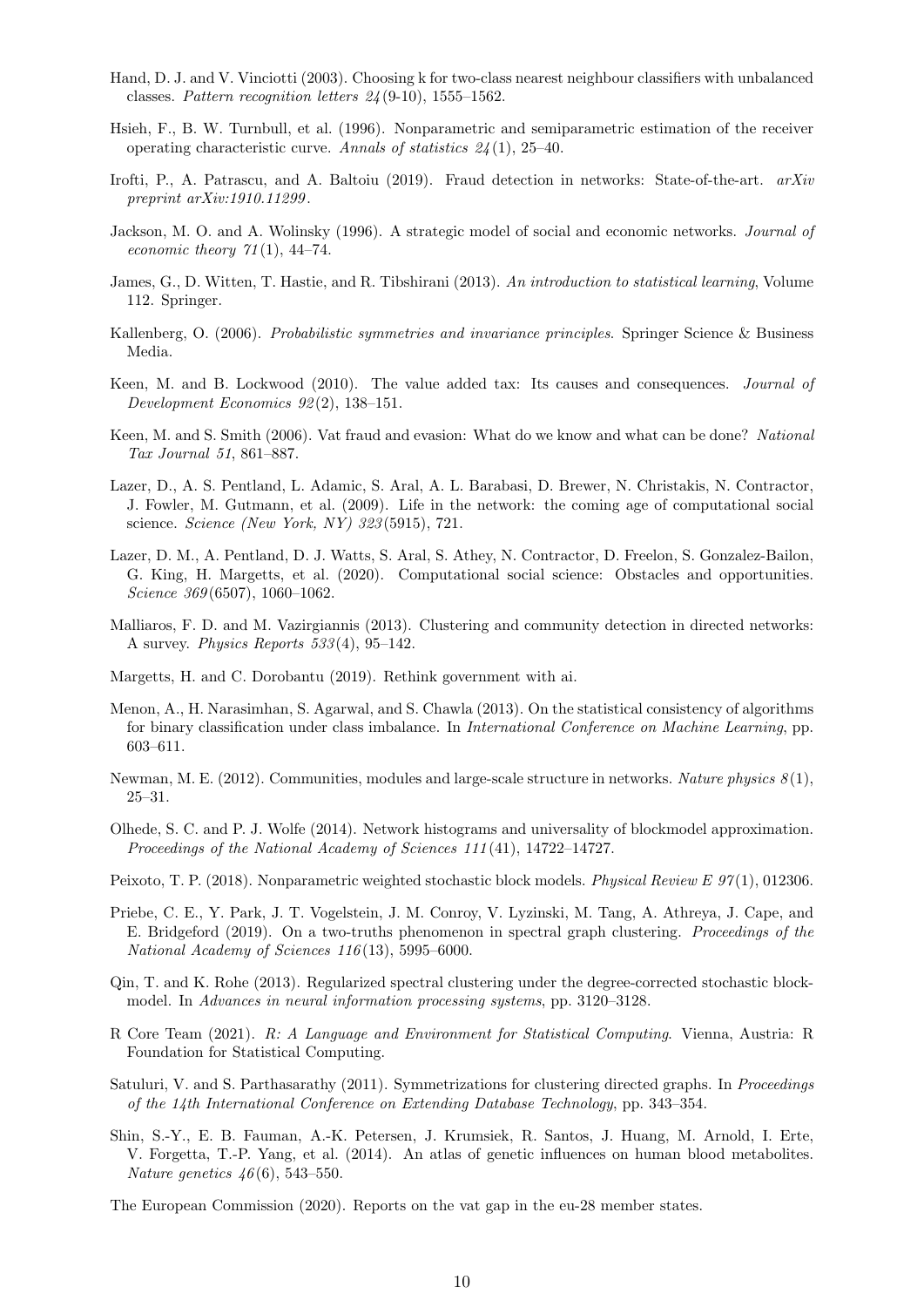# A Table with economic sector codes

Table [3](#page-10-0) displays the codes of the economic sectors in Bulgaria classified according to the Nomenclature of Economic Activities (NACE) system.

<span id="page-10-0"></span>Table 3: Sector codes according to the Nomenclature of Economic Activities (NACE) classification system.

| Code          | Sector                                                               |
|---------------|----------------------------------------------------------------------|
| A             | Agriculture, forestry and fishing                                    |
| B             | Mining and quarrying                                                 |
| $\mathcal{C}$ | Manufacturing                                                        |
| D             | Electricity, gas, steam and air conditioning supply                  |
| E             | Water supply; sewerage; waste management and remediation activities  |
| $_{\rm F}$    | Construction                                                         |
| G             | Wholesale and retail trade; repair of motor vehicles and motorcycles |
| Н             | Transporting and storage                                             |
| Ι             | Accommodation and food service activities                            |
| J.            | Information and communication                                        |
| K             | Financial and insurance activities                                   |
| L             | Real estate activities                                               |
| М             | Professional, scientific and technical activities                    |
| N             | Administrative and support service activities                        |
| O             | Public administration and defence; compulsory social security        |
| $_{\rm P}$    | Education                                                            |
| Q             | Human health and social work activities                              |
| $\mathbf R$   | Arts, entertainment and recreation                                   |
| S             | Other services activities                                            |
| NA            | Not available information of the economic activity                   |

# B Brief description of the XGboost algorithm

For a dataset in which Y is an N-dimensional vector with responses and X is an  $N \times p$  matrix with features (covariates) XGboost has originally described by [Chen and Guestrin](#page-8-6) [\(2016\)](#page-8-6) as an ensemble of S regression trees where a prediction  $\hat{y}_i$  is obtained as

<span id="page-10-2"></span>
$$
\hat{y}_i = \sum_{s=1}^{S} f_s(\mathbf{X}_i), \ f_s \in \mathcal{F}, \tag{2}
$$

where  $\mathcal F$  is the space of the regression trees and each function  $f_s$  corresponds to an independent tree structure with T number of leaves and leaf scores  $V \in \mathbb{R}^{T}$ . We learn the functions  $f_s$  by minimizing the regularized objective

<span id="page-10-1"></span>
$$
\mathcal{L} = \sum_{i=1}^{N} \ell(\hat{y}_i, y_i) + \sum_{s=1}^{S} \Omega(f_k), \tag{3}
$$

where  $\ell$  is a differentiable convex loss function which measures the difference between the predicted and the target label and

$$
\Omega(f) = T\gamma + (1/2)\lambda \sum_{j=1}^{T} v_j^2,
$$

is a regularization term which penalizes the complexity of the model to avoid over-fitting, T is the number of leaves and  $v_j$  the score on the jth leaf while  $\gamma$  and  $\lambda$  are constants to control the degree of regularization. Since the parameters of the model in  $(3)$  are the functions  $f_s$  traditional optimization methods of the Euclidean space cannot be used. Instead the model is trained in an additive manner by first noting that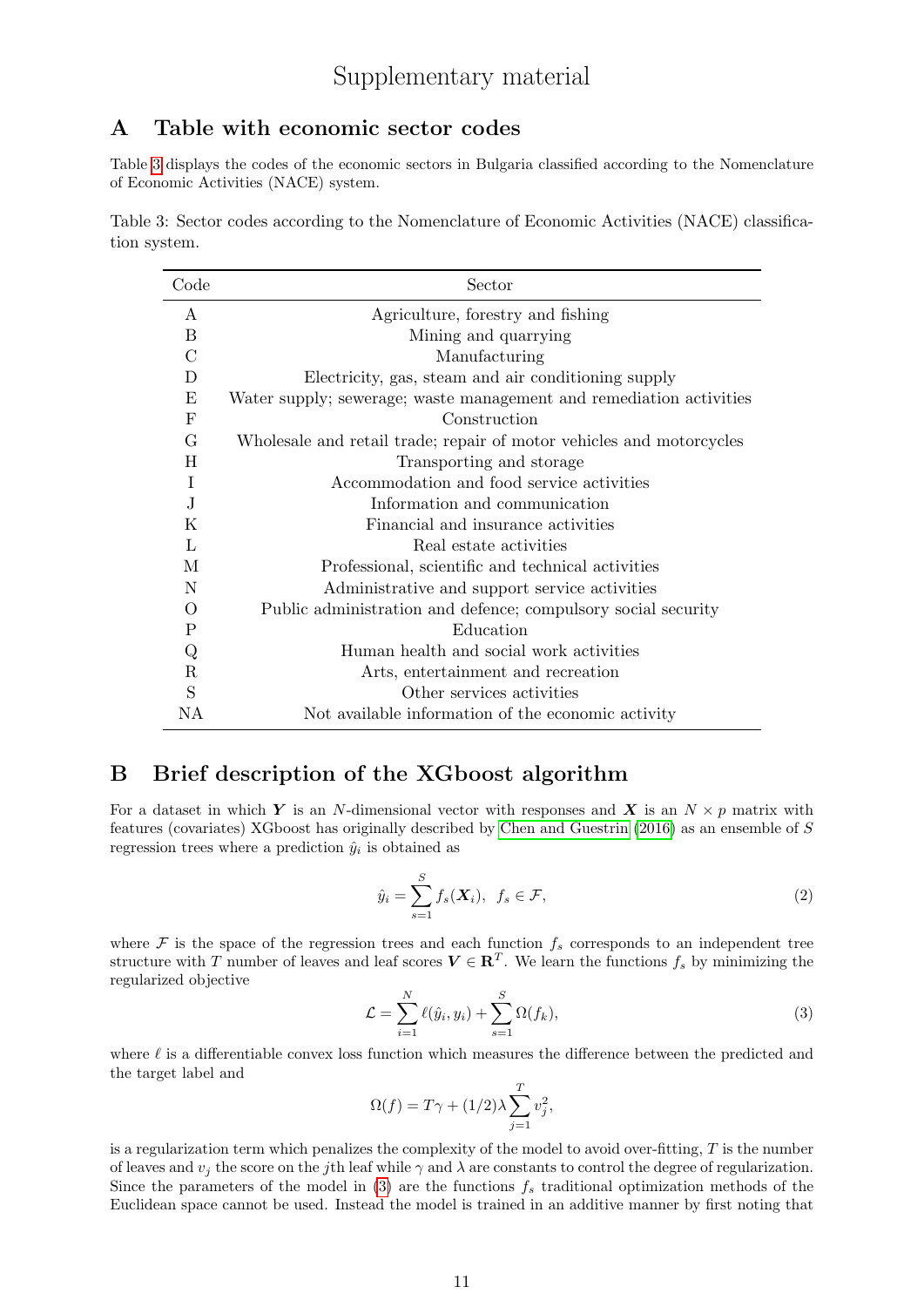the additive structure of the prediction in [\(2\)](#page-10-2) implies that  $\hat{y}_i^{(t)} = \hat{y}_i^{(t-1)} + f_t(\mathbf{X}_i)$ , where the superscript t denotes the tth iteration of the optimization procedure. Then, objective in  $(3)$  becomes

<span id="page-11-1"></span>
$$
\mathcal{L}^{(t)} = \sum_{i=1}^{N} \ell(y_i, \hat{y}_i^{(t-1)} + f_t(\mathbf{X}_i)) + \Omega(f_t).
$$
\n(4)

After a second order Taylor approximation and by removing all the constant terms we have that

<span id="page-11-0"></span>
$$
\tilde{\mathcal{L}}^{(t)} = \sum_{i=1}^{N} [g_i f_t(\mathbf{X}_i) + \frac{1}{2} h_i f_t^2(\mathbf{X}_i)] + \Omega(f_t),
$$
\n(5)

where  $g_i = \partial_{\hat{y}^{(t-1)}} \ell(y_i, \hat{y}^{(t-1)})$  and  $h_i = \partial_{\hat{y}^{(t-1)}}^2 \ell(y_i, \hat{y}^{(t-1)})$  are first and second order gradient of the loss function. By expanding the regularization term  $\Omega$  and noting the quadratic form of equation [\(5\)](#page-11-0) it is easy to find the optimal weights  $V$ . Therefore, for a given tree structure we can compute the optimal leaf weights  $V$  and to calculate the corresponding value of  $(4)$ . Since it is impossible to make these calculations for all the possible tree structures [Chen and Guestrin](#page-8-6) [\(2016\)](#page-8-6) show that for the loss function in [\(4\)](#page-11-1) it is straightforward to calculate a score for a leaf node during splitting and based on this score they propose to utilize the so-called exact greedy algorithm in order to detect the split point that results in maximum loss reduction. Therefore, XGboost becomes a scalable method which is more than ten times faster than other popular algorithms in a wide range of problems [\(Chen and Guestrin, 2016\)](#page-8-6).

In the anomaly detection method that we build we utilize the XGboost algorithm twice in order to estimate node-specific anomalous probabilities. We have denoted the training binary responses, which we give as input to XGboost, with  $\check{Y}$ . As described in Section 4.A of the main paper in order to perform an initial estimation of anomalous, node-specific, probabilities we train the XGboost algorithm by using the covariates in  $\tilde{\mathbf{X}}$  and then we use the covariates in  $\mathbf{X}$  to obtain the vector  $\hat{\mathbf{p}}$  appearing in the matrix  $\mathbf{L}(\alpha, \tau)$  defined by equation (1) of the main paper. In the final step of our method we use as covariates the loadings of the eigenvectors of the matrix  $\mathbf{L}(\alpha, \tau)$  in order to update, via XGboost again,  $\hat{\mathbf{p}}$  to the graph-informed anomalous probabilities  $\tilde{p}$ . The function  $\ell$  in [\(3\)](#page-10-1) is the negative logarithm of the Bernoulli probability mass function.

### C The proposed Graph Informed Multiscale Detector (GIMAD)

Algorithm [1](#page-12-0) summarizes the steps of the developed network anomaly detection technique. The proposed algorithm requires as inputs the graph structure (network adjacency matrix) of the data as well as a vertex specific set of covariates and binary indicators of vertex anomalousness. The output of the algorithm is consisted of a vector with estimated anomaly probabilities for each vertex and a vector of cluster memberships for the vertices. We note that the input adjacency matrix can be either symmetric (undirected graph) or non-symmetric (directed graph) since in the latter case sophisticated techniques for transforming a directed graph to a non-directed one have been proposed in the recent literature and can be easily employed; see for example in [Malliaros and Vazirgiannis](#page-9-21) [\(2013\)](#page-9-21) for a detailed discussion.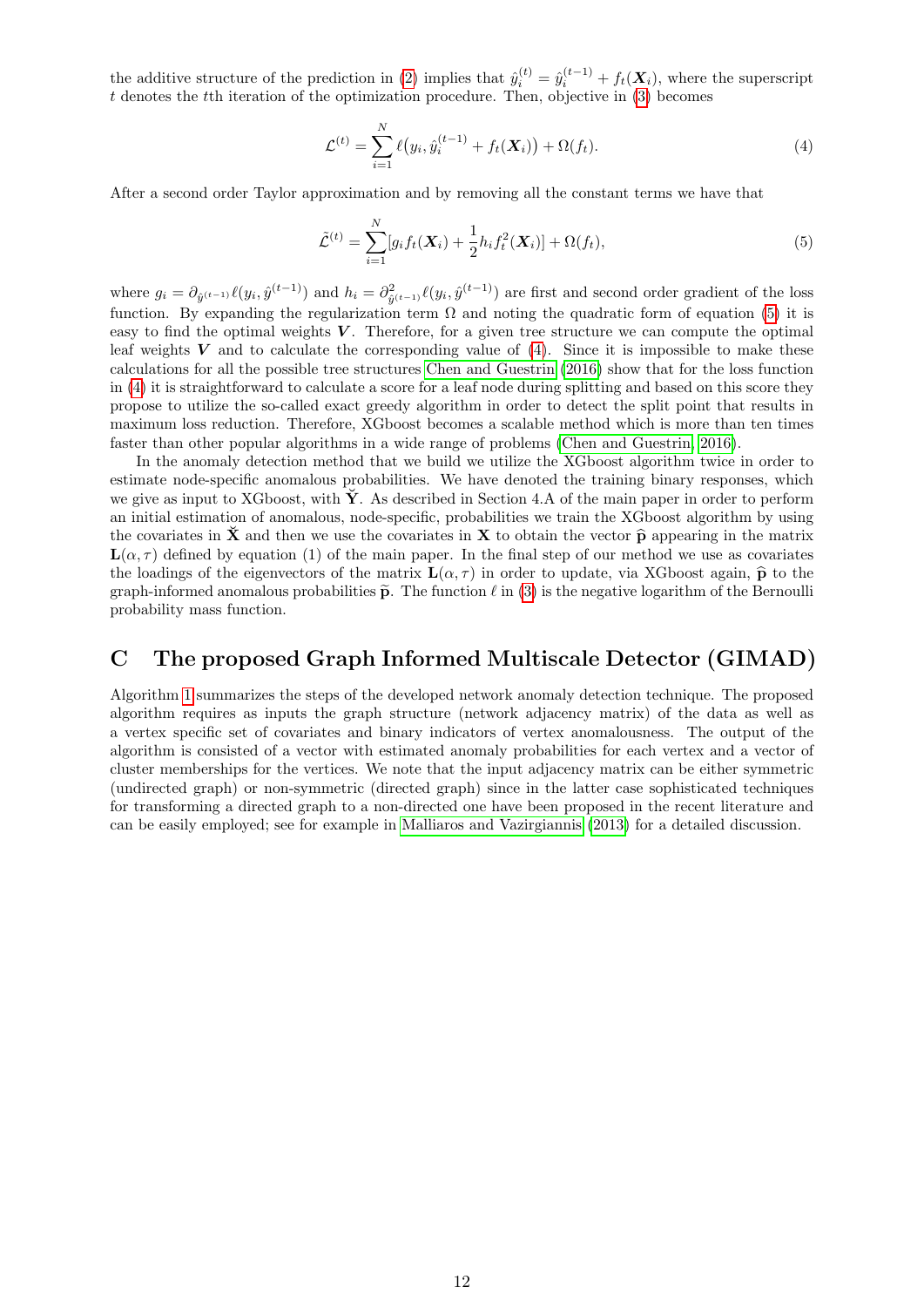#### <span id="page-12-0"></span>Algorithm 1 GIMAD

**Input:**  $N \times N$  network adjacency matrix  $\vec{A}$ ; N-dimensional vertex specific binary vector  $Y$ ;  $N \times p$  matrix X with vertex specific covariates; tuning constant  $\alpha > 0$ ; positive integer K.

- 1: if A symmetric then
- 2: Set  $\tilde{A} = A$
- 3: else
- 4: Set  $\bm{A}$  to be the symmetric matrix obtained after suitable transformation on  $\bm{A}$ .
- 5: end if
- 6: Predict anomaly probabilities  $\hat{\mathbf{p}}$  by first training XGboost<sup>[8](#page-12-1)</sup>on responses Y and covariates  $\boldsymbol{X}$ .
- 7: Calculate  $\mathbf{L}(\alpha, \hat{\tau})$  defined by equation (1) in the main paper.
- 8: Compute the eigendecomposition  $\mathbf{L}(\alpha, \hat{\tau})$  and form the  $N \times K$  matrix U with columns the eigenvectors that correspond to the K largest eigenvalues.
- 9: Normalize each row in U to have unit length and form the  $N \times K$  matrix W with  $w_{ik} =$  $u_{ik}\sqrt{\lambda_k}$ .
- 10: Estimate anomaly probabilities  $\tilde{\mathbf{p}}$  by using XGboost with responses Y and features W.
- 11: Treat each normalized row of U as point in  $\mathbb{R}^K$  and run a k-means clustering algorithm with K clusters; if the *i*th row of U falls in the kth cluster assign node i to cluster k.

**Output:** N-dimensional vector  $\widetilde{\mathbf{p}}$  with vertex specific anomaly probabilities; N-dimensional vector  $C$  with vertex specific cluster memberships.

# D Results from the spectral decomposition

Figure [4](#page-12-2) displays the first 200 eigenvalues of the matrix  $\mathbf{L}(0.01, \hat{\tau})$  computed by using the Lanczos bidiagonalization algorithm [\(Baglama and Reichel, 2005\)](#page-8-10). Figure [5](#page-13-0) presents the mean of each loading vector separately for the "low–risk" taxpayers, for the "high–risk" taxpayers that we used to train GIMAD and for the "high–risk" taxpayers that we aimed detect. It is clearly indicated by the Figure that for the "high–risk" taxpayers exists one eigenvector for which the mean of its loadings is much higher than the means of the loadings that correspond to the rest eigenvectors. By noting that in the case of "low–risk" taxpayers the mean loadings for all the eigenvectors have similar values we conclude that using, in the 9th step of Algorithm [1,](#page-12-0) the columns of matrix  $W$  as features in a XGboost algorithm we obtain an accurate classification between "high-" and "low–risk" taxpayers.

<span id="page-12-2"></span>

Figure 4: The first  $K = 200$  eigenvalues of the matrix  $\mathbf{L}(0.01, \hat{\tau})$  computed by using the Lanczos bidiagonalization algorithm [Baglama and Reichel](#page-8-10) [\(2005\)](#page-8-10).

<span id="page-12-1"></span><sup>&</sup>lt;sup>8</sup>We utilize the r-package **xgboost** [\(Chen et al., 2019\)](#page-8-13).